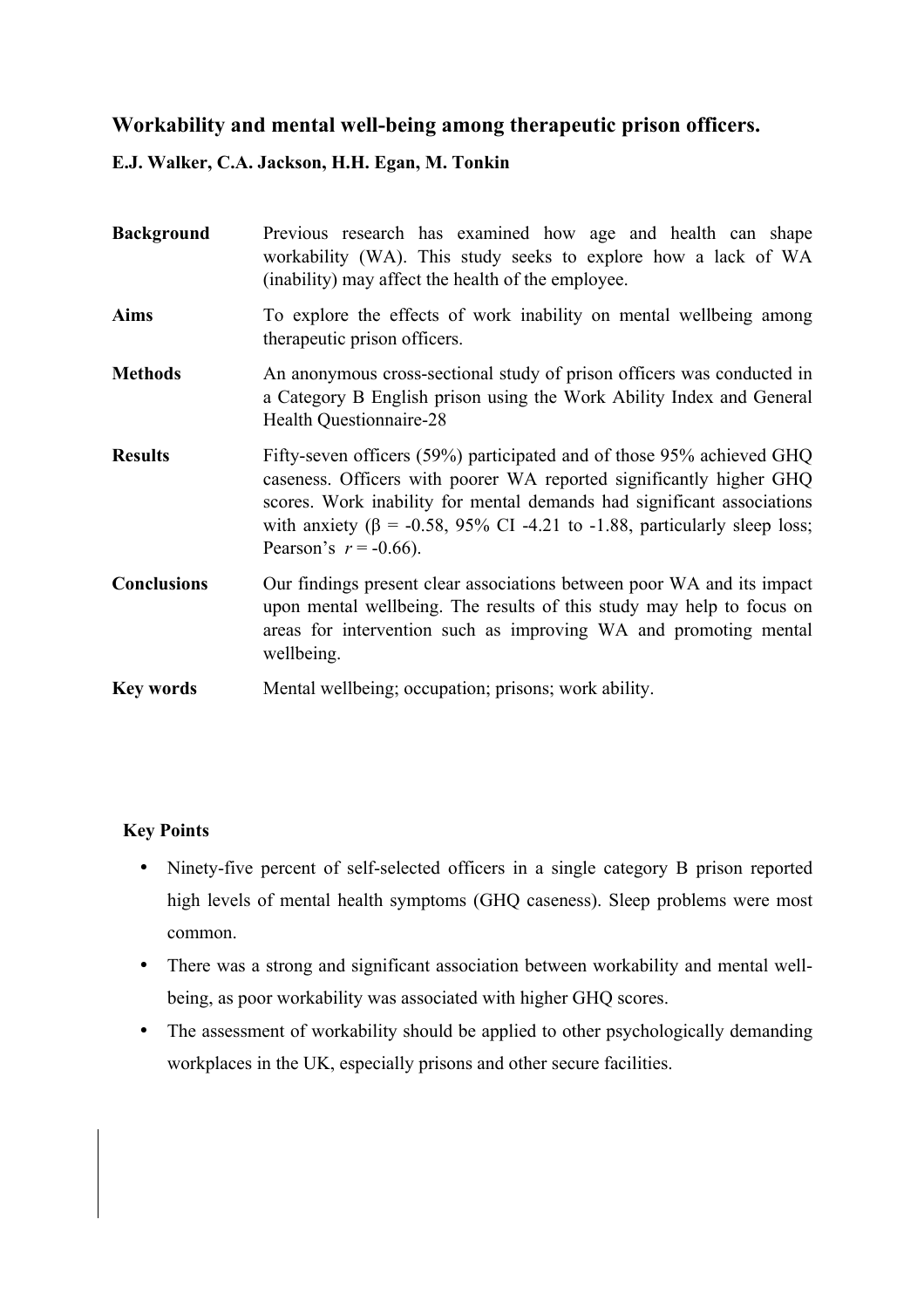#### **Introduction**

Workability (WA) can be defined as a worker's capacity to manage job demands in relation to their mental resources [1]. Different interactions between health, aging and lifestyle have been shown to affect WA [2]. Few studies have explored how work inability in relation to job demands may affect the mental health of the worker. WA has rarely been explored in psychologically demanding environments such as prisons [3], with no previous studies exploring predictors of WA and mental wellbeing in UK prisons. Prisons are now not only concerned with security but also increasingly with therapeutic rehabilitation. This is especially true of Therapeutic Community Prisons (TCPs), where prison officers undertake therapeutic work alongside their custodial duties with prisoners who have severe personality disorders and complex needs. The few studies that have investigated the working lives of prison officers in the UK [4, 5], have shown that psychological engagement with offenders and the mental demands of the job can lead to high levels of workplace stress. Therefore monitoring the WA of officers in a TCP may be important for maintaining their mental wellbeing and their ability to perform their roles as well as to preserve the goals of the establishment. The aim of the study was to explore the self-reported WA and mental wellbeing of officers in a UK TCP.

#### **Methods**

Ethical approval was obtained from the academic ethics committee at Birmingham City University (May 2012). All prison officers working at the category B TCP were invited by the researchers to take part in the study. Questionnaires measuring WA and mental wellbeing were subsequently distributed to officers by the lead researcher and completed in the officers' own time. The Workability Index (WAI) [6], assessed physical and mental demands of work; the presence of diagnosed diseases; work-limitations due to illness; sick days; WA prognosis;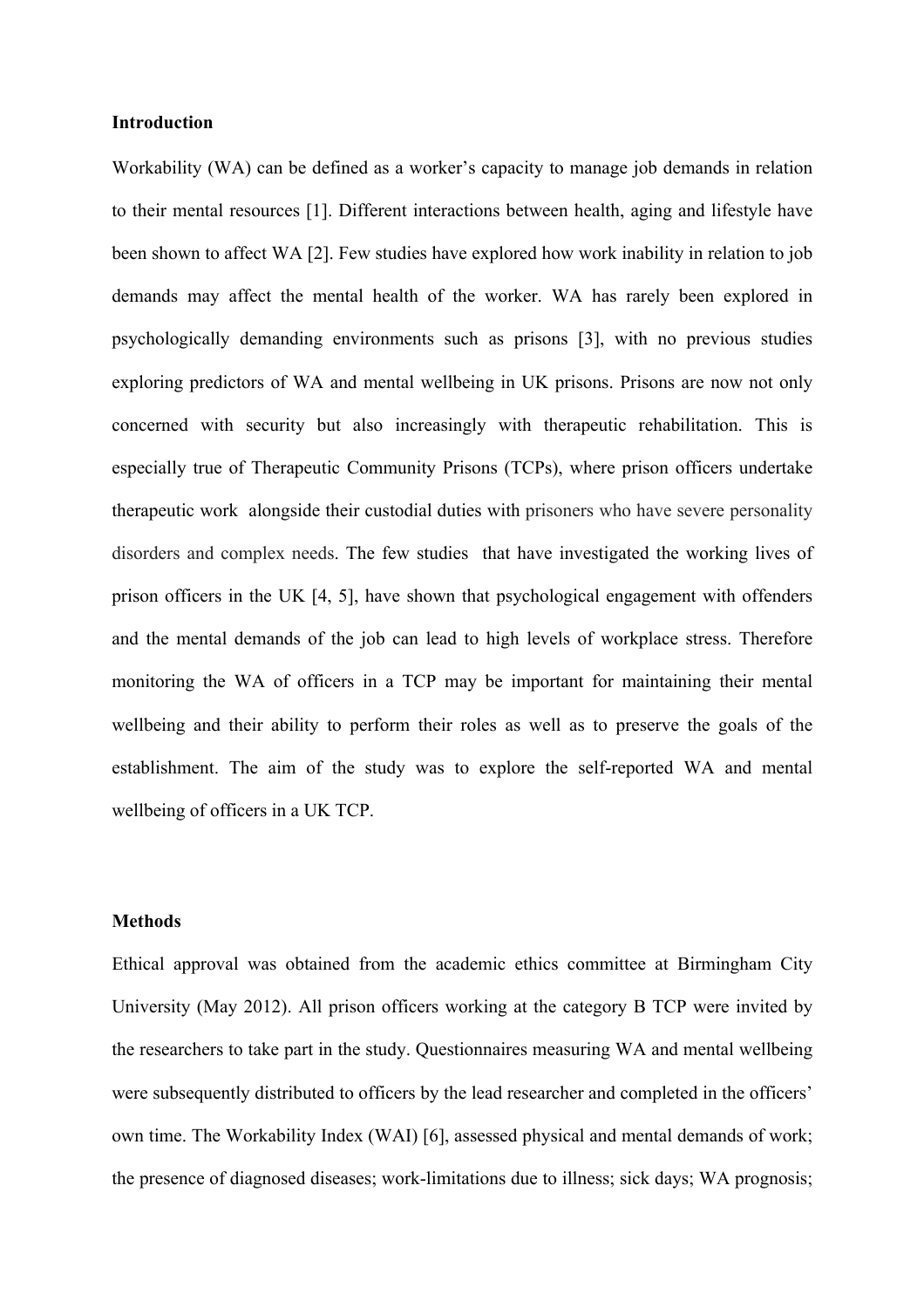and mental resources. Mental wellbeing was measured using the General Health Questionnaire 28-item version (GHQ-28) [7]. Scoring was based on the binary method in order to provide identification of caseness if individuals scored above a threshold of 4. Caseness indicates a threshold whereby, if such respondents presented in general practice, the need for clinical intervention should be assessed [8]. Questionnaires were collected from the prison by the researchers; there was a non-response rate of 41%. The lack of data from non-responders makes it impossible to draw conclusions on sample representiveness. Multiple linear regression was used to determine which WA variable(s) was the best predictor(s) of mental wellbeing and to calculate 95% confidence intervals (CIs). Pearson's correlation was used to identify which items of WA had the most significant relationship with GHQ sub-scales. ANOVA was used to reveal any significant mean differences in explanatory and outcome variables between workability groups.

#### **Results**

Questionnaires were completed by 57 prison officers, ranging in age from  $21 - 69$  years ( $M =$ 44.8, *SD* = 10.9); 38 (67%) were male. WAI scores ranged from  $26 - 48$  ( $M = 40.2$ , *SD* = 5.8), and total GHQ scores ranged from  $4 - 60$  ( $M = 28.1$ ,  $SD = 12.2$ ). Based on the binary scores of the GHQ-28, 95% of the sample possessed caseness. Mental wellbeing (outcome variable) was regressed with all WA items; a highly significant model emerged ( $F = 7.07$ ,  $P < 0.001$ ) and explained 60% of the variance in overall mental wellbeing. Two WA variables predominated in the model; mental demands ( $\beta$  = -0.51,  $t$  = -2.49,  $P$  < 0.05) and work impairment due to illness ( $\beta$  = -0.32,  $t$  = -2.03,  $P$  < 0.05). Pearson's correlations between mental demands and work impairment due to illness and GHQ sub-scales showed somatic symptoms and anxiety correlated  $(p \le 0.001)$ . Table 1 shows the linear regression between mental demands and work impairment due to illness as predictor variables with somatic symptoms  $(F = 15.38, p \le 0.001)$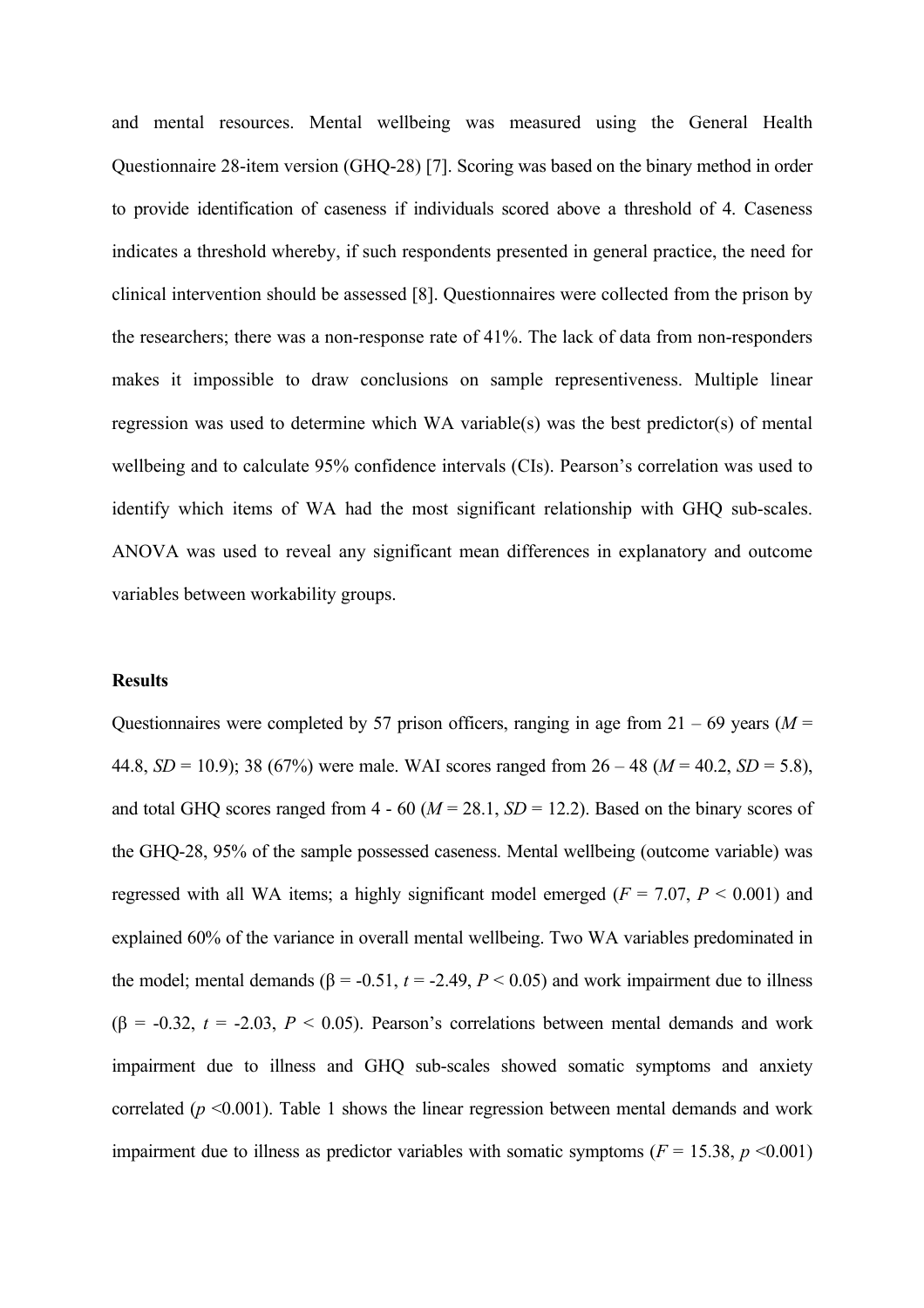and anxiety  $(F = 27.56, p \le 0.001)$  as outcome variables. Work inability for mental demands had significant associations with anxiety, particularly "sleep loss"  $(r = -0.66, p \le 0.001)$ . Poorer mental wellbeing was associated with increased work impairment, ANOVA (Table 2) showing a significant mean difference in GHQ scores ( $F = 9.20$ ,  $p \le 0.01$ ) and sleep loss scores ( $F = 11.39$ , *p* <0.001) between WA groups. Poor WA, particularly for mental demands, was associated with higher GHQ scores and a greater prevalence of sleep problems.

### **Discussion**

In a sample of prison officers working in a TCP, extremely high levels of (self-reported) psychological symptoms were found in comparison to other studies looking at mental wellbeing among public uniformed occupations. Poor WA was associated with mental wellbeing (particularly somatic symptoms and anxiety). Inability to cope with mental demands and increased work impairment due to illness were found to collectively account for over half of the variance in overall mental wellbeing. As self-report questionnaires were used to collect data about mental wellbeing and WA, common method variance (CMV) may be a concern. CMV cannot be completely ruled out in this study, so care should be taken when interpreting the results.

This study is the first to explore WA in a UK TCP and in comparison with other prison population studies [10, 3], the response rate (59%) was above that usually encountered. A limitation of the study was its cross-sectional design, precluding any definitive conclusions to be made on the relationship between WA and mental wellbeing. Larger confirmatory studies are needed to further test the hypothesis raised by this study to better understand the aetiology of psychological difficulties in this unusual occupational group. Based on the results of this study, those officers who have poor WA in relation to mental demand may be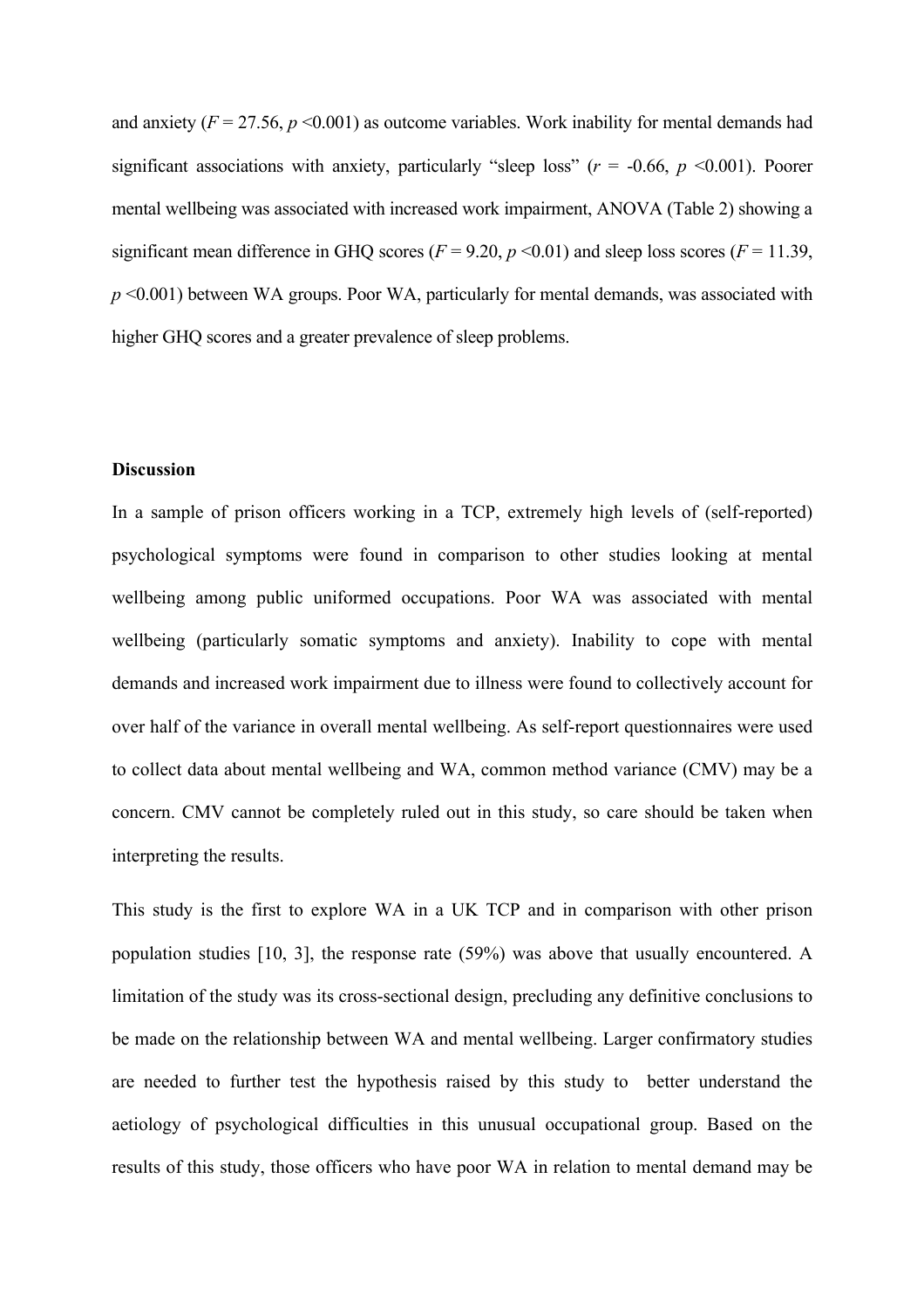at a significantly greater risk of mental health problems. Measuring WA can highlight at-risk officers and interventions might be focused on those poorer WA groups, for example, improving WA by developing better follow-up training to cope with the mental demands of the role and promoting better wellbeing such as sleep hygiene and improved health surveillance services.

**Table 1.** Multiple linear regression analysis of mental demands and work impairment with somatic symptoms and anxiety as outcome variables.

|                                           |                  | <b>GHQ Somatics</b> |                      |         | <b>GHQ Anxiety</b> |         |                      |         |  |
|-------------------------------------------|------------------|---------------------|----------------------|---------|--------------------|---------|----------------------|---------|--|
|                                           | $\boldsymbol{B}$ | SEB                 | $\beta$              | t       | B                  | SEB     | β                    |         |  |
| Mental<br>Demands                         | $-1.92$          | 0.67                | $-0.36$ **           | $-2.86$ | $-3.06$            | 0.59    | $-0.58***$           | $-5.21$ |  |
| Work<br>Impairment                        | $-2.30$          | 0.82                | $-.0.36$ ** $-.2.81$ |         | $-1.54$            | 0.71    | $-0.24$ <sup>*</sup> | $-2.16$ |  |
| $R^2$                                     |                  | $39***$             |                      |         |                    | $53***$ |                      |         |  |
| ***p < 0.001<br>$p$ < 0.05 $p$ + p < 0.01 |                  |                     |                      |         |                    |         |                      |         |  |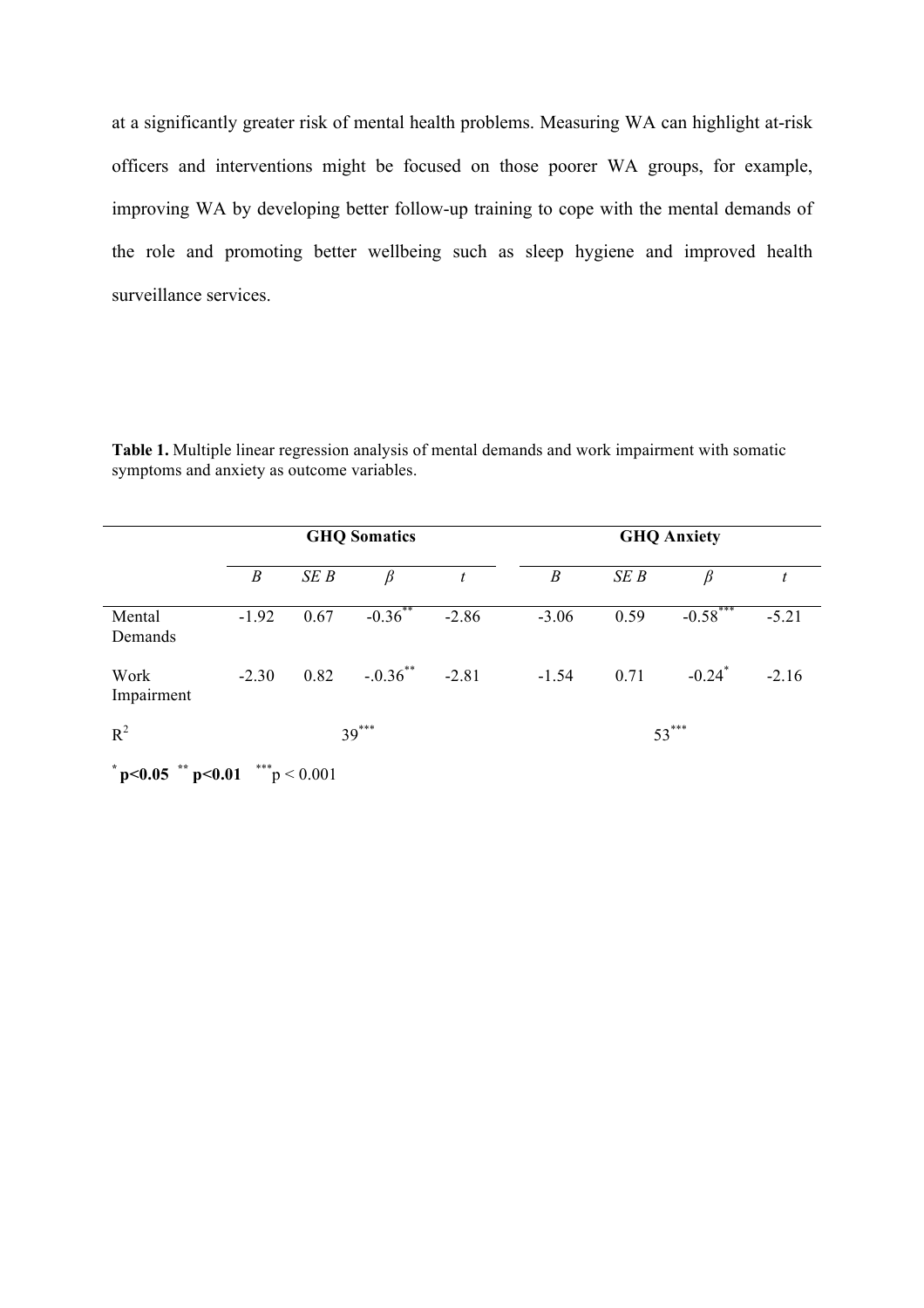**Table 2.** GHQ and "sleep loss" scores among workability groups.

|                    |                       | WA groups        |                           |                   |
|--------------------|-----------------------|------------------|---------------------------|-------------------|
|                    | Excellent<br>$n = 12$ | Good<br>$n = 20$ | Moderate-Poor<br>$n = 19$ | P                 |
| Global GHQ $M(SD)$ | 18.08(5.9)            | 28.10 (12.2)     | 36.33(7.5)                | ${}_{0.01}$       |
| Sleep Loss $M(SD)$ | 0.17(0.39)            | 1.00(.89)        | 1.78(.83)                 | ${}_{\leq 0.001}$ |